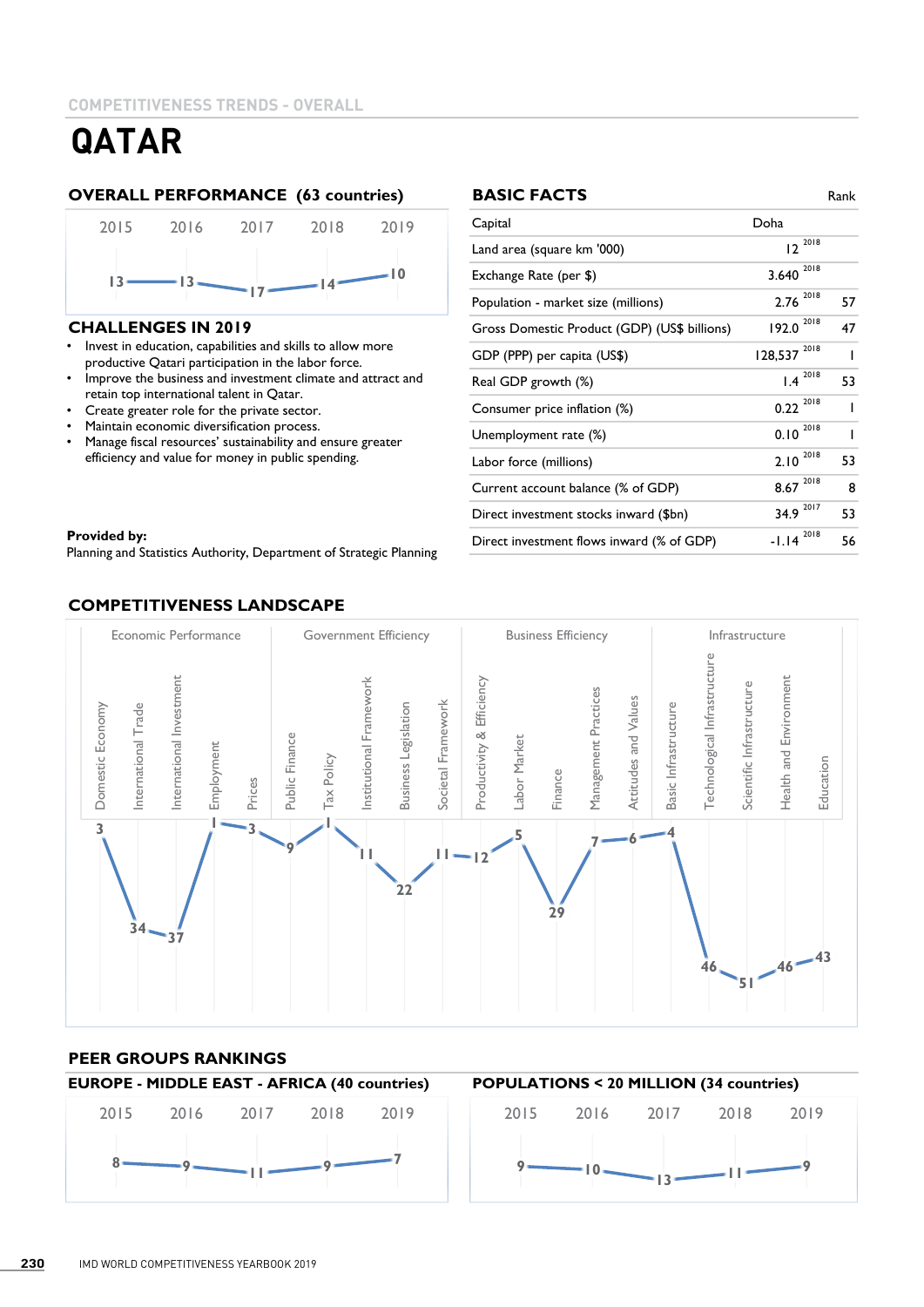#### **COMPETITIVENESS EVOLUTION**

The criteria below highlight the 15 biggest Improvements and the 15 biggest Declines in the overall performance of the economy. They are determined by the largest percentage changes in the value of each criterion from one yearbook to the next.

|                                                    | <b>WCY</b> | <b>WCY</b> |                                              | <b>WCY</b> | <b>WCY</b> |
|----------------------------------------------------|------------|------------|----------------------------------------------|------------|------------|
| <b>IMPROVEMENTS</b>                                | 2018       | 2019       | <b>DECLINES</b>                              | 2018       | 2019       |
| 1.1.18 Gross fixed capital formation - real growth | $-5.00$    | 12.17      | 2.3.08 Exchange rate stability               | 0.009      | 0.019      |
| 2.1.02 Government budget surplus/deficit (%)       | $-5.80$    | 2.16       | 4.1.07 Population - growth                   | 4.09       | 1.28       |
| 1.2.02 Current account balance                     | 3.82       | 8.67       | 4.2.16 High-tech exports (%)                 | 3.41       | 2.20       |
| 1.1.15 Real GDP growth per capita                  | $-2.39$    | 0.15       | 4.5.01 Total public expenditure on education | 4.0        | 2.9        |
| 2.3.07 Foreign currency reserves per capita        | 5,510      | 10,998     | 4.2.17 ICT service exports                   | 4.2        | 3.6        |
| 2.2.01 Collected total tax revenues                | 5.43       | 2.30       | 3.3.01 Banking sector assets                 | 134.84     | 119.78     |
| 1.4.08 Long-term unemployment                      | 0.02       | 0.01       | 1.1.14 Real GDP growth                       | 1.6        | 1.4        |
| 1.5.01 Consumer price inflation                    | 0.39       | 0.22       | 4.3.18 Number of patents in force            | 5.4        | 4.8        |
| 1.4.09 Youth unemployment                          | 0.51       | 0.31       | 4.3.16 Patent applications per capita        | 5.42       | 4.88       |
| 1.2.08 Exports of goods (\$bn)                     | 67.28      | 86.47      | 2.4.11 Parallel economy                      | 5.71       | 5.15       |
| 3.2.03 Remuneration in services professions        | 31,462     | 22,573     | 2.1.11 Pension funding                       | 6.63       | 5.98       |
| 1.4.07 Unemployment rate                           | 0.13       | 0.10       | 3.1.03 Labor productivity (PPP)              | 79.45      | 73.51      |
| 1.2.12 Exports of commercial services (\$bn)       | 14.55      | 17.53      | 2.2.12 Real personal taxes                   | 6.83       | 6.32       |
| 1.1.20 GDP per capita                              | 61,507     | 69,568     | 4.3.10 Researchers in R&D per capita         | 0.7        | 0.6        |
| 1.2.09 Exports of goods (%)                        | 40.14      | 45.03      | 2.4.10 Competition legislation               | 6.99       | 6.65       |

#### **KEY ATTRACTIVENESS INDICATORS**

From a list of 15 indicators, respondents of the Executive Opinion Survey were asked to select 5 that they perceived as the key attractiveness factors of their economy. The chart shows the percentage of responses per indicator from the highest number of responses to the lowest.

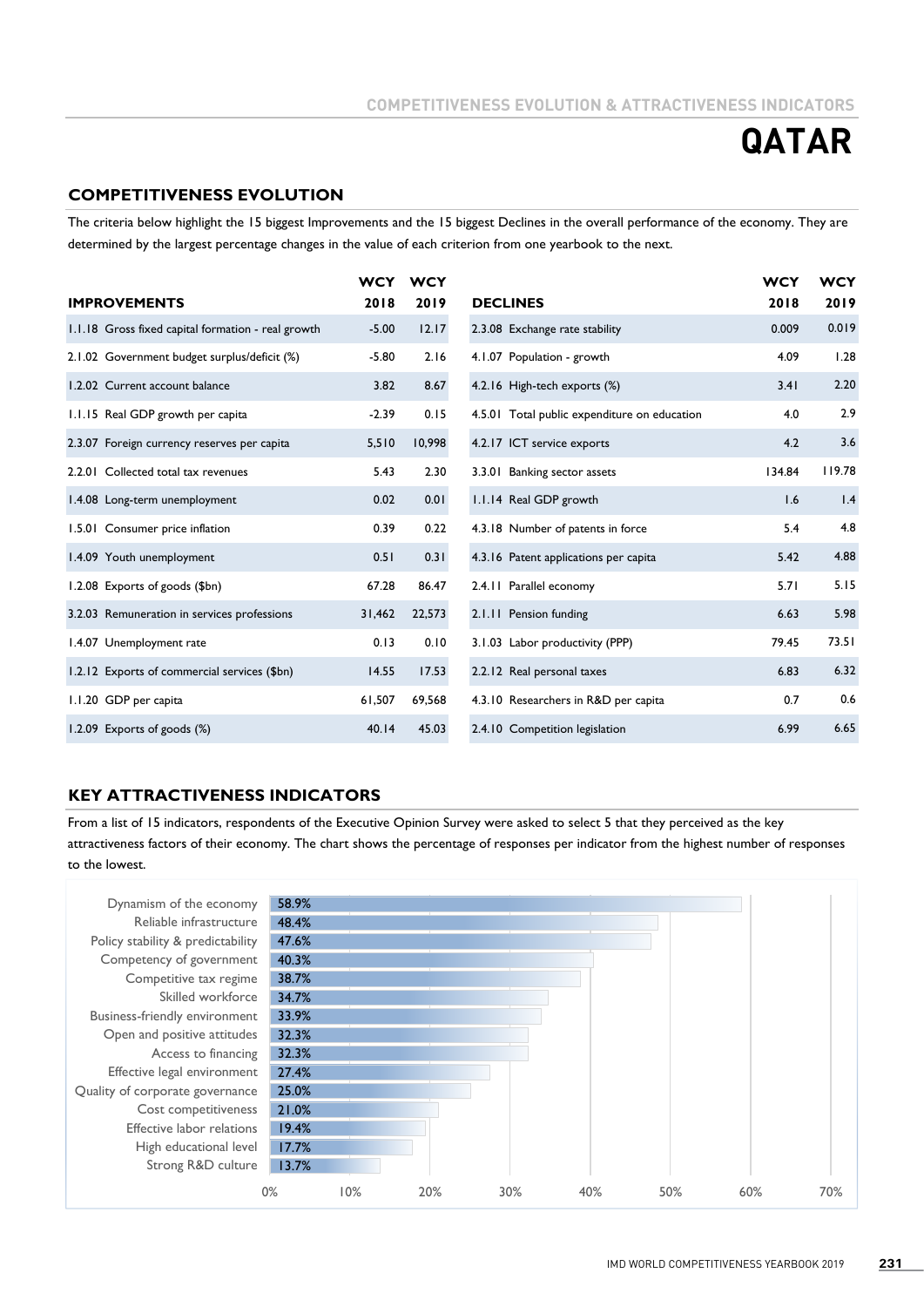#### **ECONOMIC PERFORMANCE**



| <b>Sub-Factor Rankings:</b> | 2018 2019 |    |
|-----------------------------|-----------|----|
| Domestic Economy            |           |    |
| International Trade         | 44        | 34 |
| International Investment    | 40        | 37 |
| Employment                  |           |    |
| <b>Prices</b>               |           |    |

#### **GOVERNMENT EFFICIENCY**



| <b>Sub-Factor Rankings:</b> | 2018 2019 |    |
|-----------------------------|-----------|----|
| <b>Public Finance</b>       | 36        |    |
| <b>Tax Policy</b>           |           |    |
| Institutional Framework     | 6         | ш  |
| <b>Business Legislation</b> | 19        | フフ |
| Societal Framework          | 55        |    |

### **BUSINESS EFFICIENCY**



| <b>Sub-Factor Rankings:</b> |     | 2018 2019 |
|-----------------------------|-----|-----------|
| Productivity & Efficiency   |     | 12        |
| Labor Market                | п   |           |
| Finance                     | 32  | 79        |
| <b>Management Practices</b> | 5   |           |
| <b>Attitudes and Values</b> | ר ו |           |

#### **INFRASTRUCTURE**



| <b>Sub-Factor Rankings:</b>  | 2018 2019 |    |
|------------------------------|-----------|----|
| <b>Basic Infrastructure</b>  | 3         |    |
| Technological Infrastructure | 44        | 46 |
| Scientific Infrastructure    | 53        | 51 |
| Health and Environment       | 49        | 46 |
| Education                    | 35        | 43 |